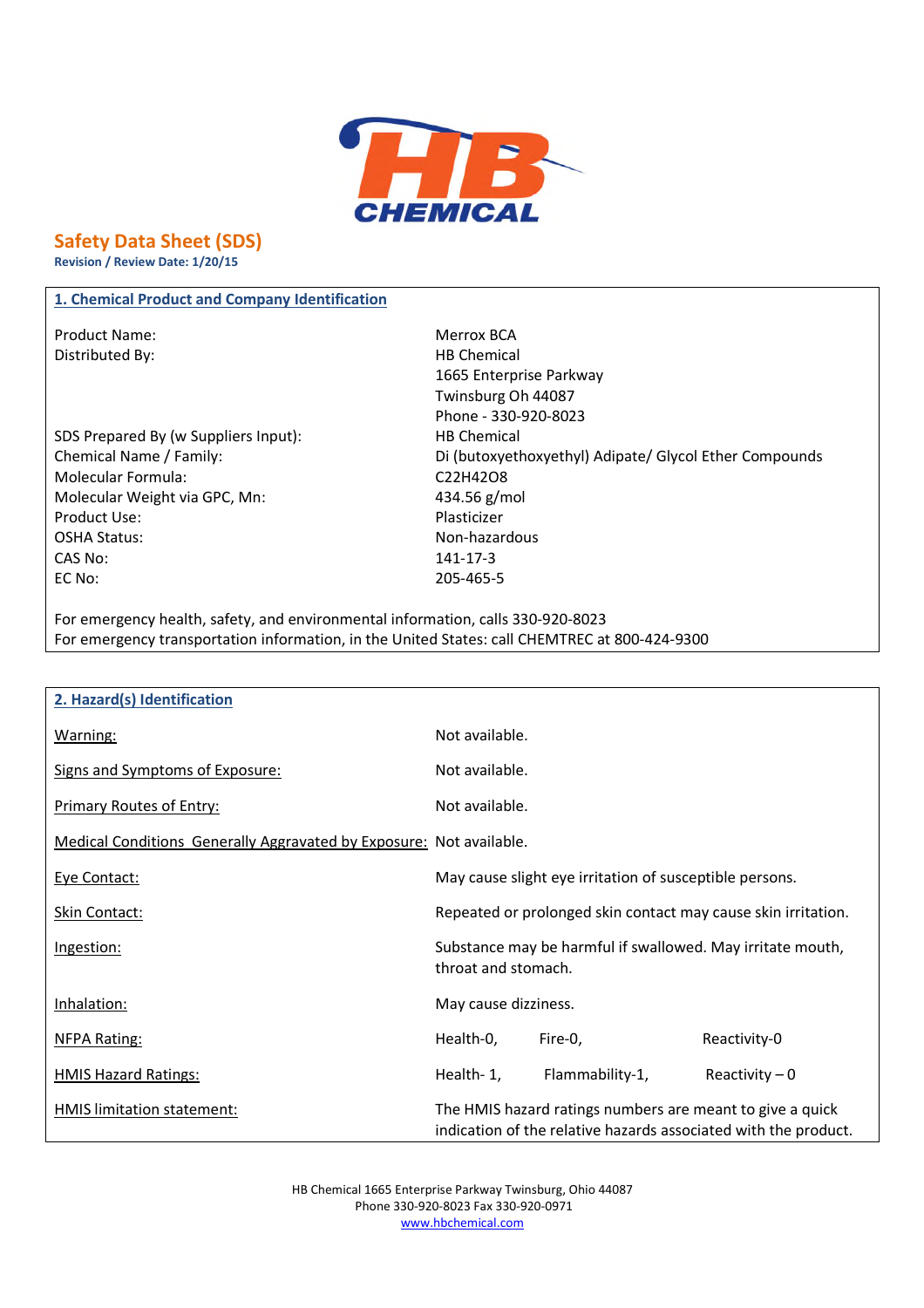All of the information contained in the SDS should be consulted to assist with the safe handling of this material.

| 3. Composition / Information on Ingredients |                             |                     |
|---------------------------------------------|-----------------------------|---------------------|
| Weight Percent / Typical                    | Component Identity          | CAS Registry Number |
| 100%                                        | Dibutoxyethoxyethyl Adipate | 141-17-3            |

| <b>4. First Aid Measures</b> |                                                                                                                                                           |
|------------------------------|-----------------------------------------------------------------------------------------------------------------------------------------------------------|
| Inhalation:                  | If breathed in, move person into fresh air. If not breathing, give<br>artificial respiration.                                                             |
| Eyes:                        | Flush eyes with large amounts of water for at least 15 minutes.<br>If irritation persists, consult a physician. Flush eyes with water<br>as a precaution. |
| Skin:                        | Wash off with soap and plenty of water.                                                                                                                   |
| Ingestion:                   | Do not induce vomiting. Seek medical attention. If individual is<br>drowsy, do not give anything by mouth.                                                |

| <b>5. Fire-Fighting Measures</b>      |                                                                                                                                                                                                           |
|---------------------------------------|-----------------------------------------------------------------------------------------------------------------------------------------------------------------------------------------------------------|
| Suitable Extinguishing Media:         | Water Spray, Dry Chemical, Carbon Dioxide CO2, Foam.                                                                                                                                                      |
| Special Fire Fighting Procedures:     | Wear self-contained breathing apparatus for firefighting if<br>necessary. A MSHA/NIOSH approved self-contained breathing<br>apparatus should be worn. Use water spray to cool fire-exposed<br>containers. |
| <b>Hazardous Combustion Products:</b> | Carbon oxides.                                                                                                                                                                                            |
| Unusual fire and explosion hazards:   | Solid streams of water directed at burning liquid may cause<br>frothing.                                                                                                                                  |

| <b>6. Accidental Release Measures</b>          |                                                                                                                                                                                                                                                                                                                                                                                                                                                                                      |
|------------------------------------------------|--------------------------------------------------------------------------------------------------------------------------------------------------------------------------------------------------------------------------------------------------------------------------------------------------------------------------------------------------------------------------------------------------------------------------------------------------------------------------------------|
| Steps to be taken in case material is spilled: | Keep in suitable, closed containers for disposal. Avoid breathing<br>vapors, mist or gas. Dike and contain the spill with inert material<br>(i.e., sand, earth, sawdust) and transfer liquid and solid diking<br>material to separate containers for recovery or disposal. Wash<br>floor area with hot water solution. Remove contaminated<br>clothing and wash before reuse. Wash affected skin areas with<br>soap and water. Keep spills out of all sewers and bodies of<br>water. |
| Environmental Disposal Information:            | Do not let product enter drains.                                                                                                                                                                                                                                                                                                                                                                                                                                                     |
|                                                | HR Chemical 1665 Enternrise Parkway Twinshurg Ohio 44087                                                                                                                                                                                                                                                                                                                                                                                                                             |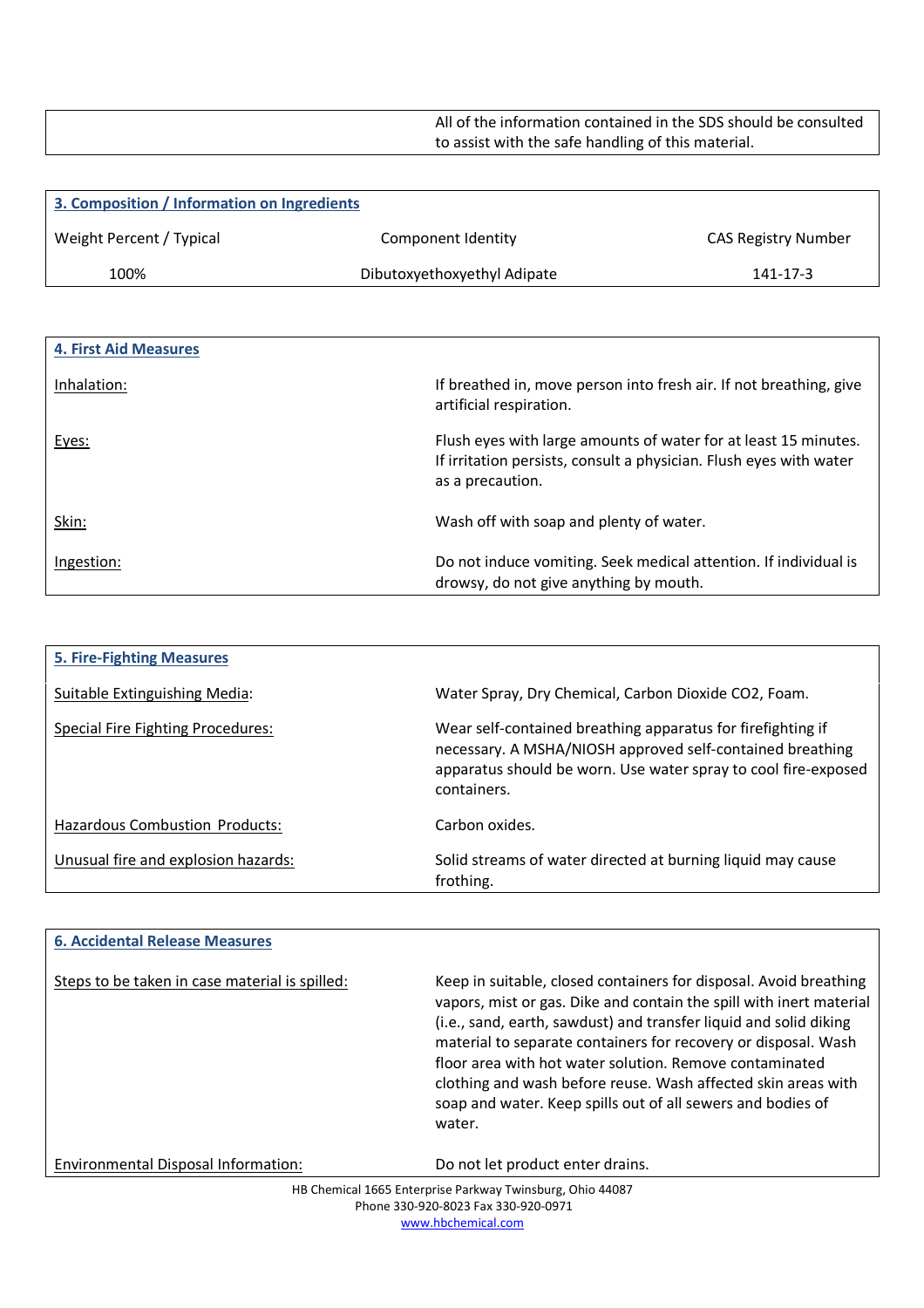| Waste Disposal: | Reclaim or dispose of in accordance with local, state, and |
|-----------------|------------------------------------------------------------|
|                 | federal regulations.                                       |

| 7. Handling and Storage              |                                                                                                                                                                     |
|--------------------------------------|---------------------------------------------------------------------------------------------------------------------------------------------------------------------|
| Precautions to be taken in handling: | Any use of this product in an elevated temperature process<br>should be evaluated to establish and maintain safe operating<br>procedures.                           |
| Storage:                             | Keep container tightly closed in a dry and well-ventilated place.<br>Containers which are opened must be carefully resealed and<br>kept upright to prevent leakage. |
| <b>Empty Containers:</b>             | Not available.                                                                                                                                                      |

| <b>8. Exposure Controls / Personal Protection</b> |                                                                                                                                             |
|---------------------------------------------------|---------------------------------------------------------------------------------------------------------------------------------------------|
| <b>Exposure Controls:</b>                         | Not available.                                                                                                                              |
| <b>Respiratory Protection:</b>                    | Use a NIOSH approved respirator when exposure to mists or<br>vapors is anticipated.                                                         |
| Ventilation:                                      | Ventilation rates should be based upon usage conditions.                                                                                    |
| Hand protection:                                  | Wear gloves.                                                                                                                                |
| <b>Engineering Measures:</b>                      | For normal operation, local exhaust ventilation should suffice.<br>Direct exhaust when material becomes heated and vapors are<br>given off. |
| Eye Protection:                                   | Safety glasses.                                                                                                                             |
| <b>Skin and Body Protection:</b>                  | Wear impervious clothing.                                                                                                                   |
| <b>Other Precautions:</b>                         | Wash with soap and water before eating, drinking or using toilet<br>facilities. Launder contaminated clothing before reuse.                 |
| Decontamination Facilities:                       | Eye bath, washing facilities (sinks / showers).                                                                                             |

| <b>9. Physical and Chemical Properties</b> |                                        |
|--------------------------------------------|----------------------------------------|
| <b>Physical Form:</b>                      | Oily liquid                            |
| Appearance & Odor:                         | Colorless / alcohol odor               |
| Specific Gravity:                          | 1.0123                                 |
| Softening Point, R&B:                      | Not available.                         |
| Solubility in Water:                       | Not available.                         |
| Flash Point, TAG CC F:                     | > 113.00 °C (> 235.40 °F) - closed cup |
| Percent Volatiles (by weight):             | Not available.                         |
| Evaporation Rate (Water $\sim$ I):         | Not available.                         |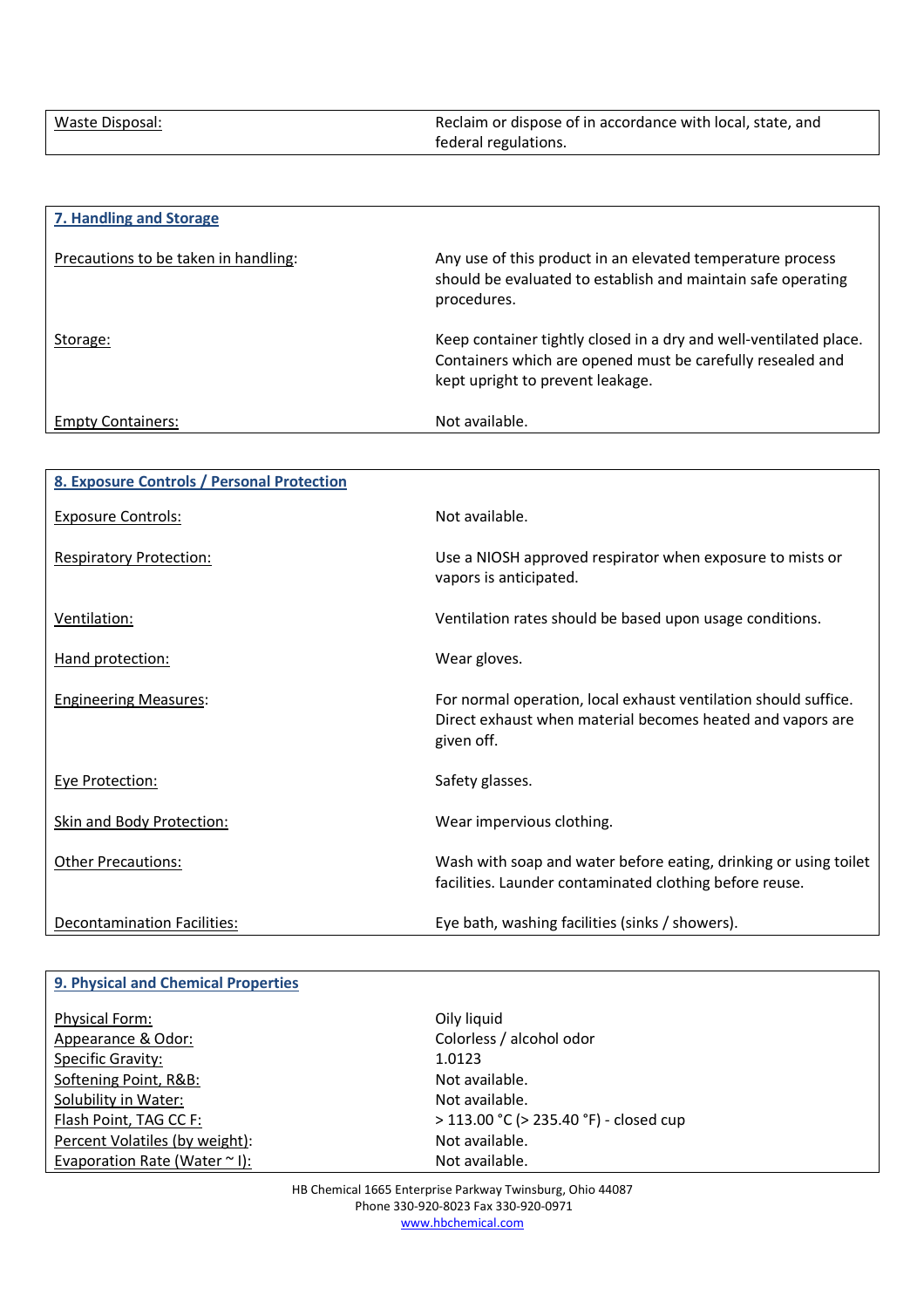| Vapor Pressure (mm Hg):                    | Not available.                |  |
|--------------------------------------------|-------------------------------|--|
| Vapor Density (Air $\sim$ I):              | Not available.                |  |
| Boiling Point ( <sup>o</sup> F) Initial:   | 491.5 °C at 760 mmHg          |  |
| Auto ignition Temperature, <sup>o</sup> C: | Not available.                |  |
| Flammable Limits, %(V):                    | Not available.                |  |
| Relative density:                          | 1.01 g/cm3 at 25 $°C$ (77 °F) |  |
| Melting point:                             | $-11 °C (12 °F) - lit.$       |  |
|                                            |                               |  |
|                                            |                               |  |

| <b>10. Stability and Reactivity</b>   |                                                 |
|---------------------------------------|-------------------------------------------------|
| Stability:                            | This product is stable under normal conditions. |
| Incompatibility (Materials to Avoid): | Material reacts with strong oxidizing agents.   |
| Conditions to Avoid:                  | Not available.                                  |
| Hazardous Polymerization:             | Hazardous polymerization will not occur.        |

## **11. Toxicological Information**

This material is not listed as a carcinogen or potential carcinogen by NTP, IARC, or OSHA.

| Primary Skin Irritation:                         | 0.65 (PII). No abnormal clinical signs for duration of study.            |
|--------------------------------------------------|--------------------------------------------------------------------------|
| Primary Dermal Irritation (male/female rabbits): | Minimal.                                                                 |
| <b>Primary Ocular Irritation:</b>                | Minimal; with reversibility after 72 hours.                              |
| Oral:                                            | LD50 (Rat): >5.0 g/kg; elicited toxic effects.<br>LD50 (Rat) 6,000 mg/kg |

| <b>12. Ecological Information</b> |           |
|-----------------------------------|-----------|
| 24 hr. EC50 (Daphnia magna):      | 680 mg/L. |
| 48 hr. EC50 (Daphnia magna):      | 420 mg/L. |
| 48 hr. NOEC:                      | 220 mg/L. |
| 96 hr. LC50 for Rainbow Trout:    | 21 mg/L.  |
| 96 hr. NOEC:                      | 13 mg/L.  |

## **13. Disposal Considerations**

Reclaim or Dispose of material in accordance with all a lie able local, state, and federal regulations.

|  | <b>14. Transport Information</b> |
|--|----------------------------------|
|--|----------------------------------|